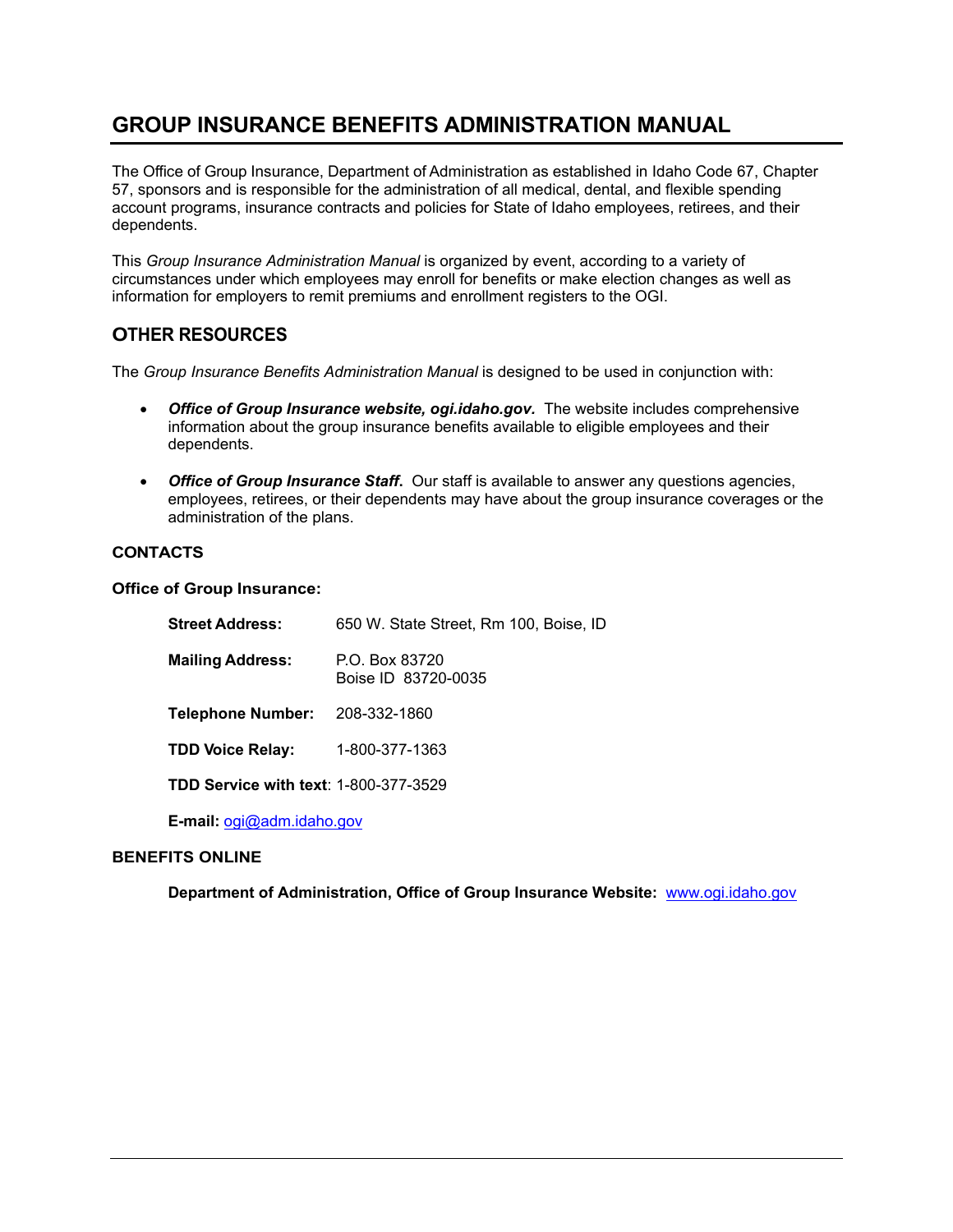# **TABLE OF CONTENTS**

| WHEN AN EMPLOYEE TRANSFERS FROM ONE AGENCY TO ANOTHER 10 |  |  |  |
|----------------------------------------------------------|--|--|--|
|                                                          |  |  |  |
|                                                          |  |  |  |
|                                                          |  |  |  |
|                                                          |  |  |  |
|                                                          |  |  |  |
|                                                          |  |  |  |
|                                                          |  |  |  |
|                                                          |  |  |  |
|                                                          |  |  |  |
|                                                          |  |  |  |
|                                                          |  |  |  |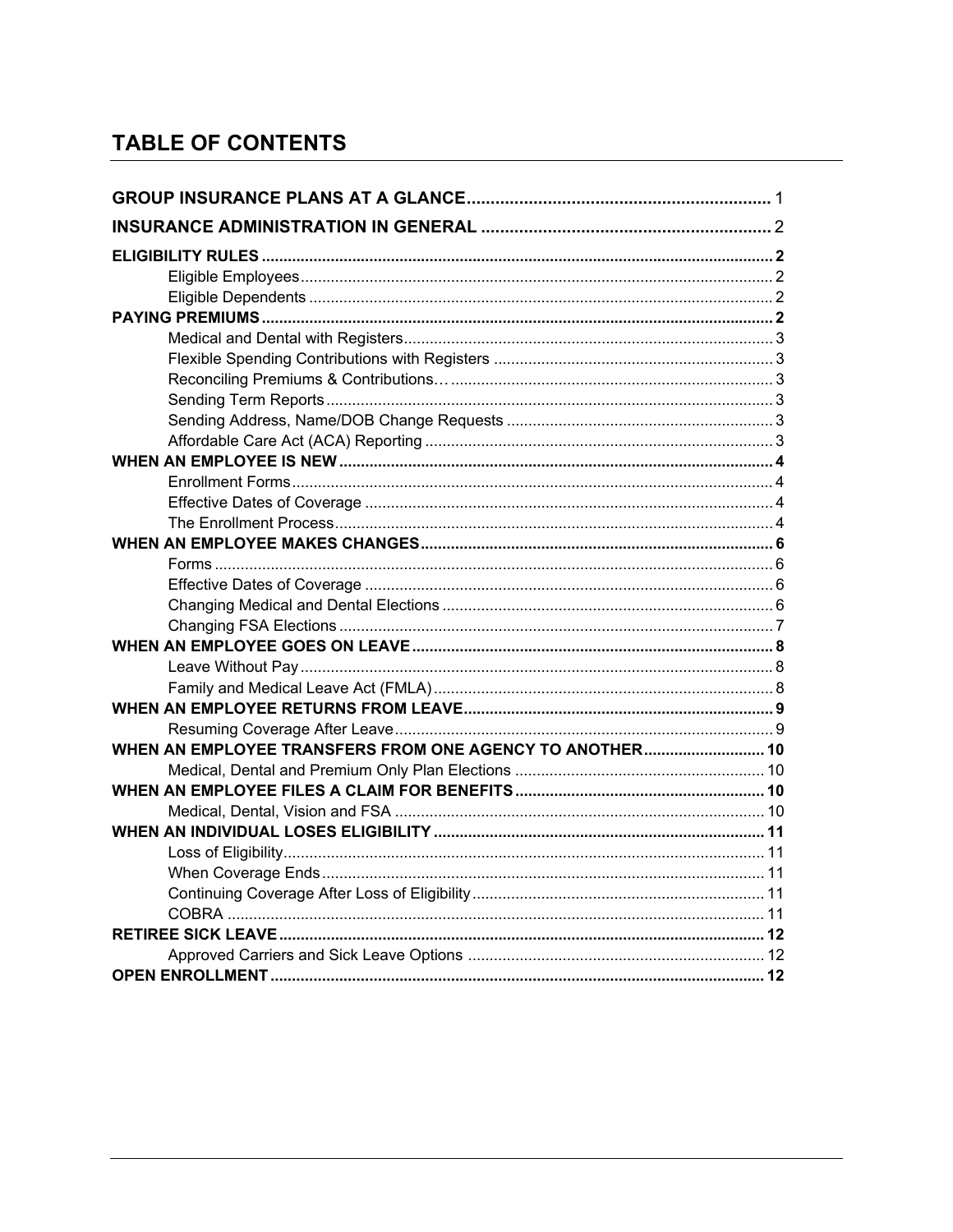# **GROUP INSURANCE PLANS AT A GLANCE**

Here is an overview of the State of Idaho employee group insurance plans discussed in this Group Insurance Administration Manual. For more information about plan benefits and provisions, refer to the Office of Group website.

| <b>PLANS</b>                                                                  | <b>DESCRIPTION OF COVERAGE</b>                                                                                                                                                                                                                                                                                                                                                                  | <b>HOW MONTHLY PREMIUMS ARE</b><br><b>PAID</b>                                                                                                                               |
|-------------------------------------------------------------------------------|-------------------------------------------------------------------------------------------------------------------------------------------------------------------------------------------------------------------------------------------------------------------------------------------------------------------------------------------------------------------------------------------------|------------------------------------------------------------------------------------------------------------------------------------------------------------------------------|
| <b>Premium Only</b><br>Plan                                                   | Employees who elect this plan can pay<br>medical and dental premiums on a pre-tax<br>basis. The majority of members elect this<br>option.                                                                                                                                                                                                                                                       | Employee share of premiums is<br>deducted before federal, or State<br>income or FICA taxes are withheld.<br>Employees can also choose to<br>have premiums deducted post-tax. |
|                                                                               | <b>NOTE*</b> If a district offers pre-tax deductions,<br>they will need to maintain their own Section<br>125 document since the State is not<br>responsible for the district's payroll.                                                                                                                                                                                                         |                                                                                                                                                                              |
| <b>Medical</b>                                                                | Current options are:<br>Blue Cross of Idaho Traditional Plan<br>$\bullet$<br>Blue Cross of Idaho PPO Plan<br>$\bullet$<br>Blue Cross of Idaho High Deductible<br>$\bullet$<br>Plan (HSA qualified but no funded HSA)<br>Decline coverage                                                                                                                                                        | Agencies and employees share the<br>cost.                                                                                                                                    |
| <b>EAP</b>                                                                    | Included in each medical plan. Provides<br>coverage for all benefit-eligible employees<br>and dependents whether they are enrolled<br>in the health plan or not. Blue Cross of<br>Idaho contracts with ComPsych for claims<br>management/preauthorization services.                                                                                                                             | Included in medical plan employer<br>premium.                                                                                                                                |
| <b>Vision Benefits</b>                                                        | Included in each medical plan. Blue Cross<br>of Idaho contracts with VSP (Vision Service<br>Plan) for claims management.                                                                                                                                                                                                                                                                        | Included in medical plan premium.                                                                                                                                            |
| <b>Dental</b>                                                                 | Blue Cross of Idaho is the Dental carrier.<br>Employees are required to enroll for at<br>least self-only Dental coverage when<br>they enroll in the medical plan.<br>Employees may elect/decline coverage for<br>dependents at enrollment. Dental<br>enrollment for dependents can only be<br>added at Open Enrollment if declined at<br>initial enrollment without a qualifying life<br>event. | Agencies and employees share the<br>cost.                                                                                                                                    |
| <b>Flexible</b><br><b>Spending</b><br><b>Accounts</b><br>(FSAs)<br>(OPTIONAL) | Eligible employees can use either or both<br>accounts to pay eligible expenses on a<br>before-tax basis:<br>Dependent Care Account<br>Health Care Flexible Spending Account                                                                                                                                                                                                                     | Employees make all FSA<br>contributions and pay the monthly<br>administrative fee for the account.<br>Limits are dictated by the IRS.                                        |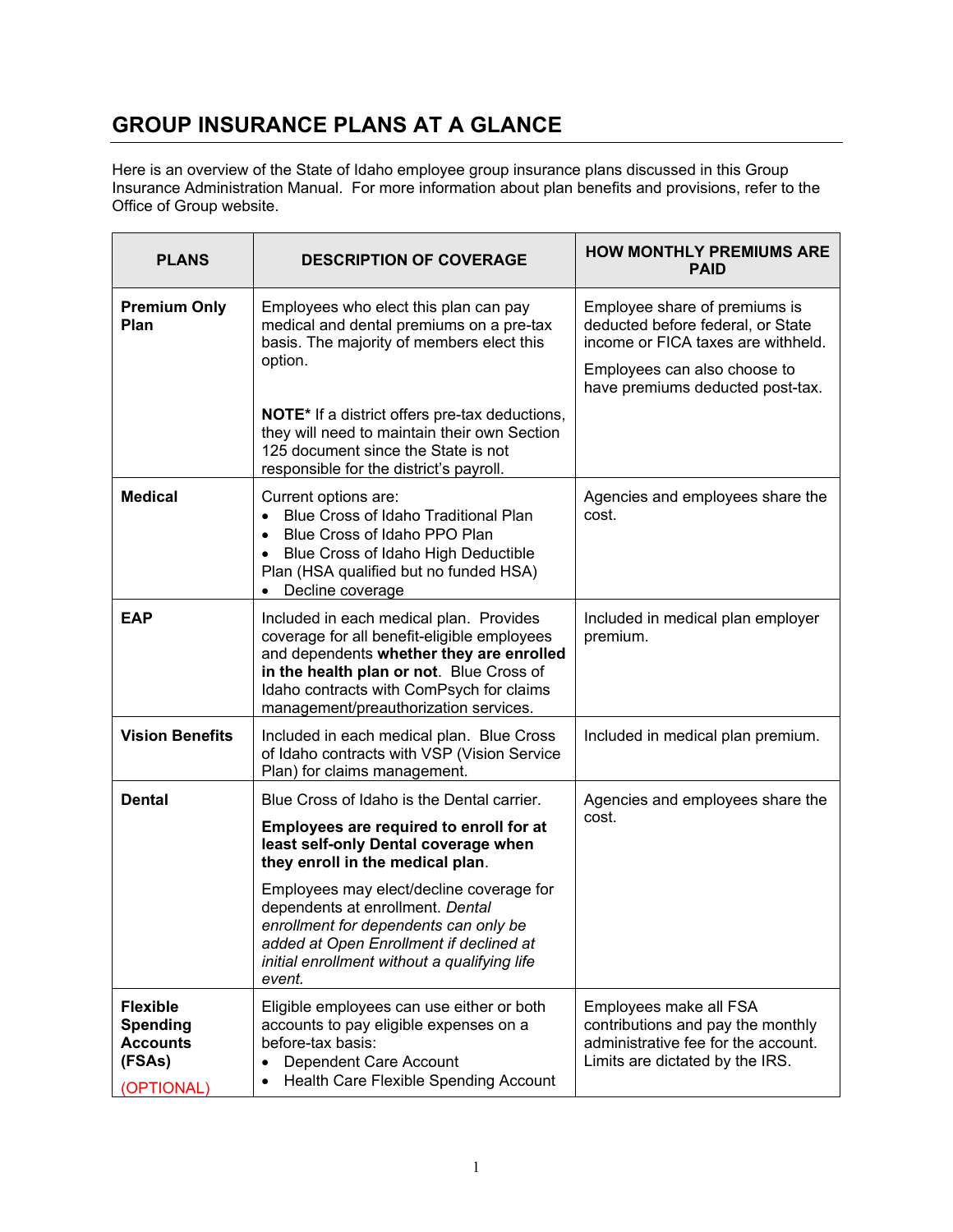# **GROUP INSURANCE BENEFIT ADMINISTRATION IN GENERAL**

## **ELIGIBILITY RULES**

Eligibility is detailed in each plan contract posted on the OGI website.

### **Eligible Employees**

Eligible Employees are officers or employees of state agencies, departments, school districts or institutions, including state officials, elected officials, or employees of other governmental entities which have contracted with the State of Idaho for healthcare coverage, and determined to be benefit-eligible. Benefit-eligible employees are then broken down into two tiers, Tier 1 – Full Time or Tier 2 – Part Time. Typical categories to help determine eligibility include:

- 1. Those working twenty (20) hours or more per week, where expected employment is more than five (5) consecutive months, and are not classified as a seasonal employee or a parttime temporary employee.
- 2. Seasonal Employee. An employee in a position for which the customary annual employment is six (6) months or less.
- 3. Part-Time Temporary Employee. An employee who is expected, at the time of hire, to work twenty (20) hours or more per week but less than thirty (30) hours per week, and whose term of employment is not expected to exceed five (5) consecutive months.

For school district teachers and staff on spread contracts, the 12-month contract qualifies as year-round full-time eligibility. Employees on shorter term contracts will have the opportunity to elect COBRA coverage for the medical, dental and FSA benefits during non-employment months.

### **Eligible Dependents**

Eligible Dependents include (1) legal spouses and (2) children up to their 26th birthdays. The term "children" includes natural children, stepchildren, adopted children, or children in the process of adoption from time of placement. The term "children" also includes children legally dependent upon an employee or his/her spouse for support where a normal parent-child relationship exists with the expectation that the employee will continue to rear that child to adulthood; however, if one or both of that child's natural parents live in the same household with the employee, a parent-child relationship shall not be deemed to exist even though the employee provides support.

### **No Dual Coverage**

No one may be simultaneously covered on this health plan as an insured employee and an insured dependent, or as more than one insured individual or insured dependent. For example, if both spouses are employed by a state agency or school district, they cannot both be enrolled as members and as dependent on their spouse's plan.

## **PAYING PREMIUMS**

Premiums will be remitted from the school district to OGI monthly, not later than the  $5<sup>th</sup>$  of the month. For districts who conduct payroll the  $1<sup>st</sup>$  of the month, premiums will be collected and remitted in the month of coverage. For districts who conduct payroll other than the 1<sup>st</sup> of the month, premiums will be collected the month prior to coverage and remitted to OGI by the  $5<sup>th</sup>$  of the month.

School Districts must submit payments either physically by check, or electronically by EFT, electronic funds transfer. The preferred method is EFT. The OGI and State Controller's Office (SCO) can provide instructions for setting up EFT. Premium registers (to detail the premiums received for each member) may be FAXED, mailed with the check, or emailed to the appropriate OGI staff member. Registers must be submitted either at the same time as a mailed check payment or emailed/FAXED to OGI prior to receiving payment. Initial premium templates will be sent to you to input employee information and monthly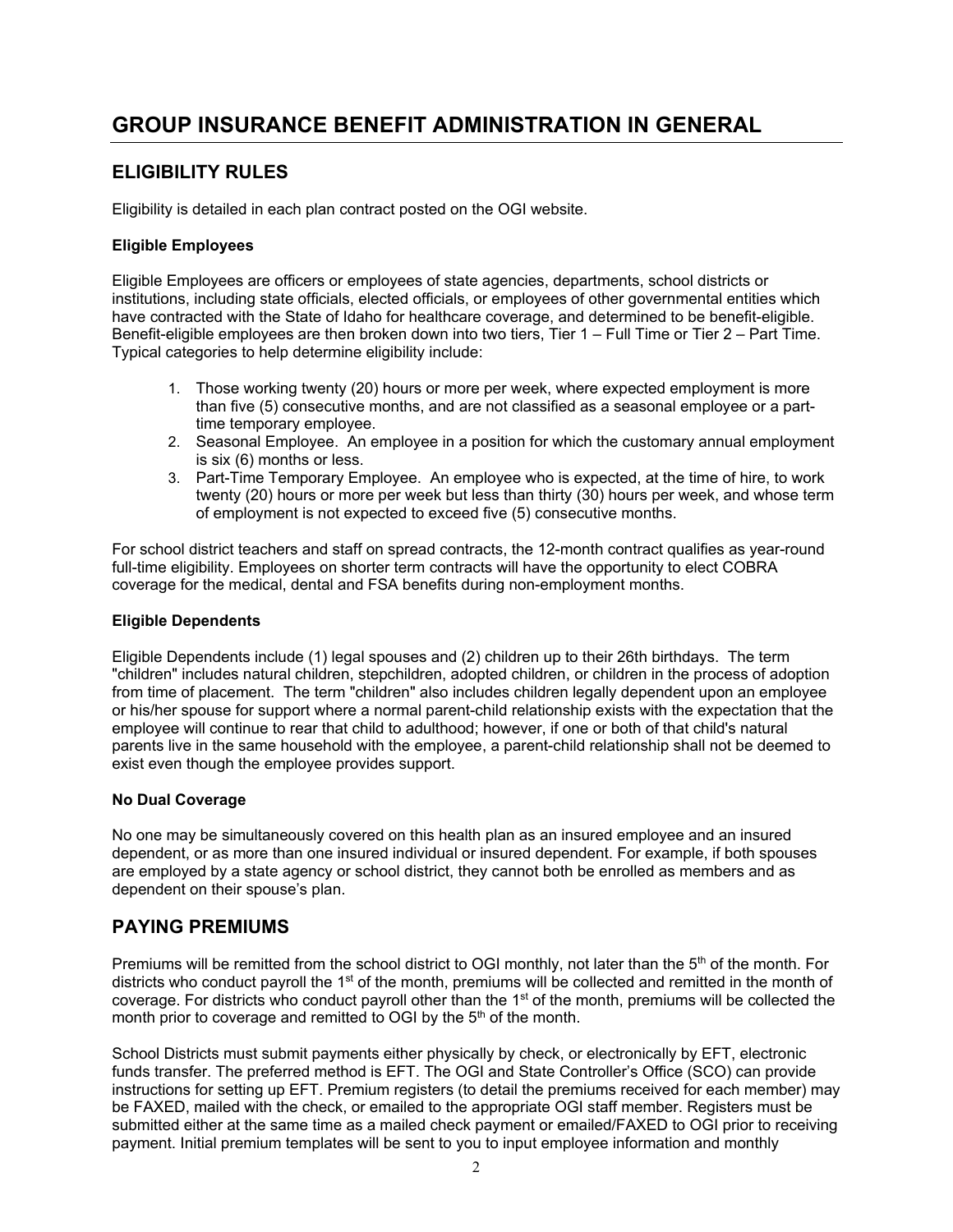premiums to be paid. At the turn of each fiscal year, OGI will work with you to change the template to match the new plan year premium amounts. The total from the registers should match exactly to the amount being paid. Any payments that do not match must be returned to the district for correction.

#### **Medical and Dental Premiums & Registers**

By the 5<sup>th</sup> day of each month OGI must receive premium registers and payment for that current month of coverage. If no premium is received, your enrolled employees are at risk of losing coverage. Premiums listed should reflect exact amount deducted from the employee's payroll, including any required premium adjustments. Adjustments may be required based on the employee's new enrollment into the plan, mischarged premium, plan change, or adding or removing a dependent from coverage.

OGI will provide the templates for submitting the registers for each plan type. One register per plan type is necessary for correct processing by OGI, which must include a total of all premiums paid and the headcount of employees.

#### **Flexible Spending Contributions & Registers**

By the 5<sup>th</sup> day of each month OGI must receive FSA contributions registers and payment for that current month of coverage. Contributions listed should reflect exact amount deducted from the employee's (biweekly/semi-monthly/monthly) payroll check, including any required contributions adjustments. Adjustments may be required based on the employee's new enrollment into the FSA, recent changes in FSA election amount due to qualifying event or return from leave. One register for each the DCFSA and HCFSA is necessary for correct processing by OGI, which must include a total of all contributions made.

#### **Reconciling Premiums & Contributions**

Medical/Dental: On the  $15<sup>th</sup>$  of each month, OGI will email you a list of any necessary premium adjustments (e.g. an employee missed contributions). It is your responsibility to take the necessary payroll actions to respond to these reports and return them to OGI by the end of the month so they can be properly accounted for by the carrier. Extensive training will be provided to your agency on how to handle this process.

FSA: At least monthly, OGI will email you a list of any necessary FSA contribution adjustments. It is your responsibility to take the necessary payroll actions to respond to these reports and return them to OGI by the end of the month so they can be properly accounted for by the carrier. Extensive training will be provided to your agency on how to handle this process.

### **Sending Term Reports**

On the first of each month, the agency will send OGI a report of any employees who terminated employment in the previous month. This report will be shared with the medical/dental carrier, and FSA carrier if applicable, to appropriately apply the termination of benefits

#### **Submitting Address, Name, Date of Birth Change Requests**

All requests to change an employee's address, name, or date of birth must be submitted to OGI who will forward them on to the carrier. This process ensures that HR also has received this information to update files. Employees can contact the medical/dental carrier directly to update their email address, phone number, dependent name or dependent date of birth.

### **Affordable Care Act (ACA) Reporting**

Each non-State Controller's Office agency will be responsible for implementing, through internal or external resources, the measurement and lookback periods to monitor eligibility, documenting offers of coverage, and providing employees with the 1095-C documents (reported to the IRS under header 1094- C). The State's carrier will provide all enrollees with 1095-B reports upon request as Idaho no longer has mandatory mailing requirements for that document.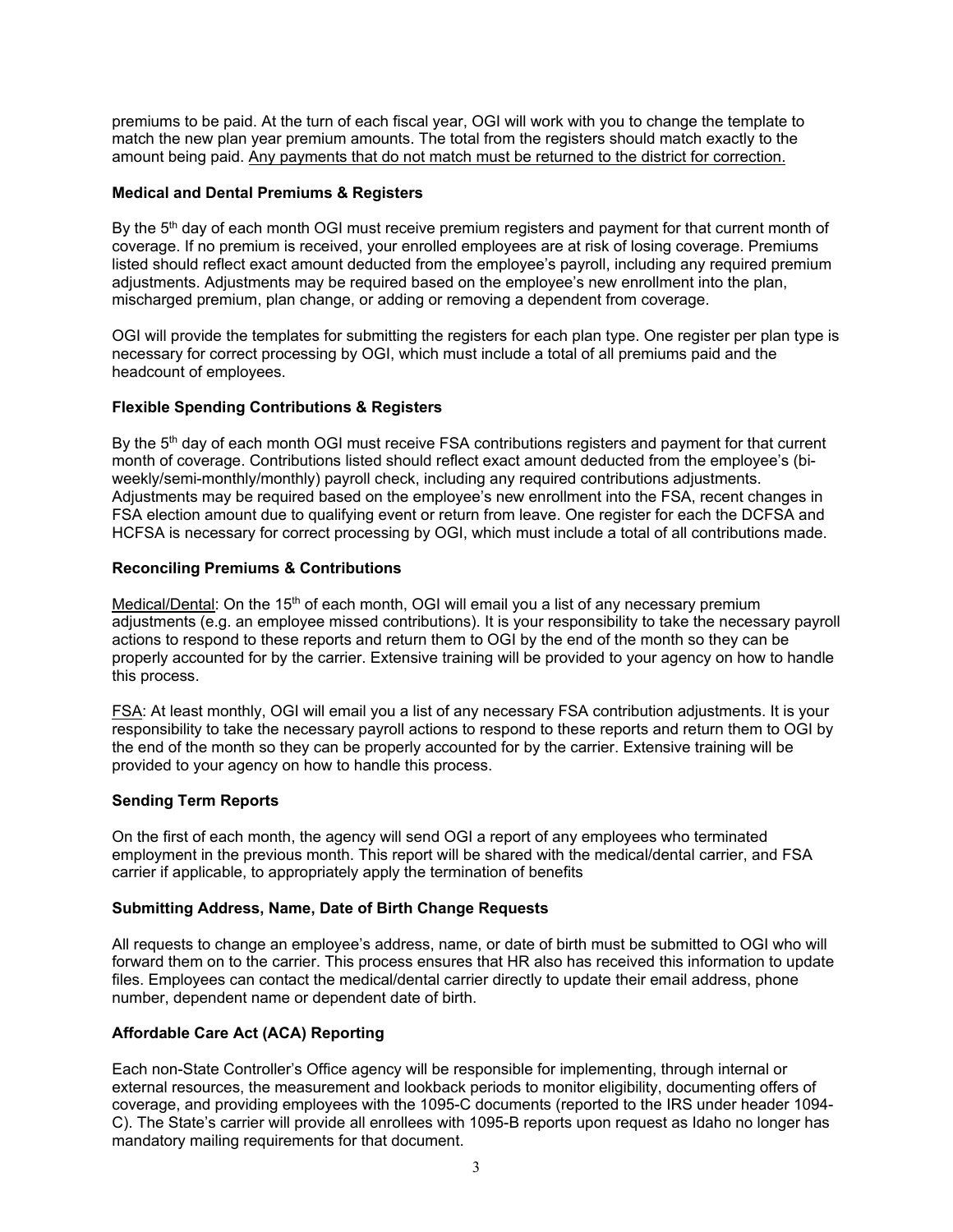## **WHEN AN EMPLOYEE IS NEW**

New employees enroll for the coverage of their choice when they first come to work. As part of the new employee orientation process, you need to provide benefit eligible employees with an overview of the group insurance program (the enrollment process, effective dates of coverage, what benefits are available, etc.) including the location of the website.

As timing is critical to effective dates of coverage, this process needs to occur as close to the employee's date of hire as possible.

## **ENROLLMENT FORMS**

#### **Medical, Dental and FSA Coverages**

Employees wishing to enroll must submit an application for medical, dental, FSA and pre- or post-tax withholding (Premium Only Plan) enrollment. The Premium Only Plan program is part of the medical/dental enrollment application which you will give to them as a part of their new employee orientation. Agencies are responsible for providing their employees with enrollment paperwork and instructions.

## **EFFECTIVE DATES OF COVERAGE**

Effective dates of coverage are based on the date employees submit their enrollment forms. Detailed information can be found on the website.

When an employee leaves employment, we strongly encourage you to tell them to contact OGI for confirmation of when their coverage ends opposed to putting a date in their termination paperwork that could be incorrect. If an agency puts an incorrect date in the termination paperwork and an employee makes a claim against their insurance when they are not eligible for coverage, the agency will be responsible for paying that claim NOT the health plan.

## **THE ENROLLMENT PROCESS**

#### **Medical and Dental Coverages**

To enroll themselves and their eligible dependents for coverage, employees must complete and submit to your HR office the appropriate enrollment form within 30 days of hire. Late enrollment will not be accepted, and employees will have to wait until the next Open Enrollment period (April/May) to enroll for coverage.

Once you have date stamped the form and confirmed that the required information is complete, you will forward the application to OGI via email or fax. We encourage employers to keep a copy of ALL enrollment forms in their personnel files as well as encourage employees to keep a copy.

To decline coverage, an employee must complete the "declination of coverage" portion of the enrollment form and submit it to their HR. This is important for the agency to log and track the count of eligible but not enrolled employees for their premium registers, if applicable to the premium model they have chosen.

Agencies are welcome to use systems like DocuSign to make the enrollment form accessible for electronic signature. OGI does not have a system to currently allow that. If some form of technology is used it must allow the form to be signed by the member, with a date stamp, then forwarded to the HR office to initial/sign and date stamp, and ultimately forward to OGI for processing.

### **Premium Only Plan**

All employees must elect or decline participation as part of the medical/dental enrollment process. For employees who elect to participate, medical/dental premiums are withheld on a pre-tax basis.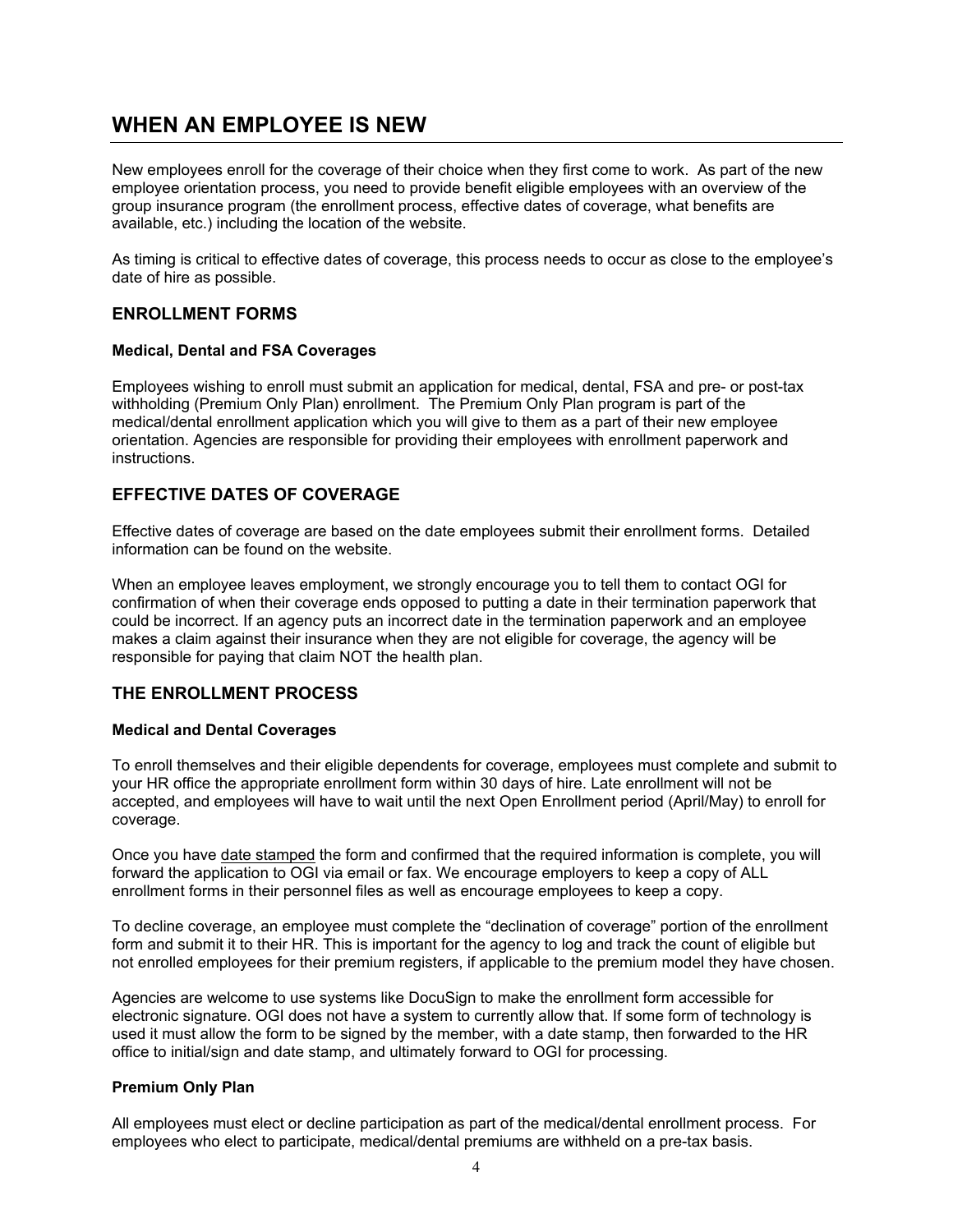### **FSA**

Employees who want to enroll must complete and submit the appropriate enrollment form within thirty (30) days of hire. Those who do not enroll in the FSA's medical reimbursement account within the initial eligibility period cannot enroll until the following Open Enrollment. Employees may enroll in the FSA's dependent care account during the year if they experience a qualifying event.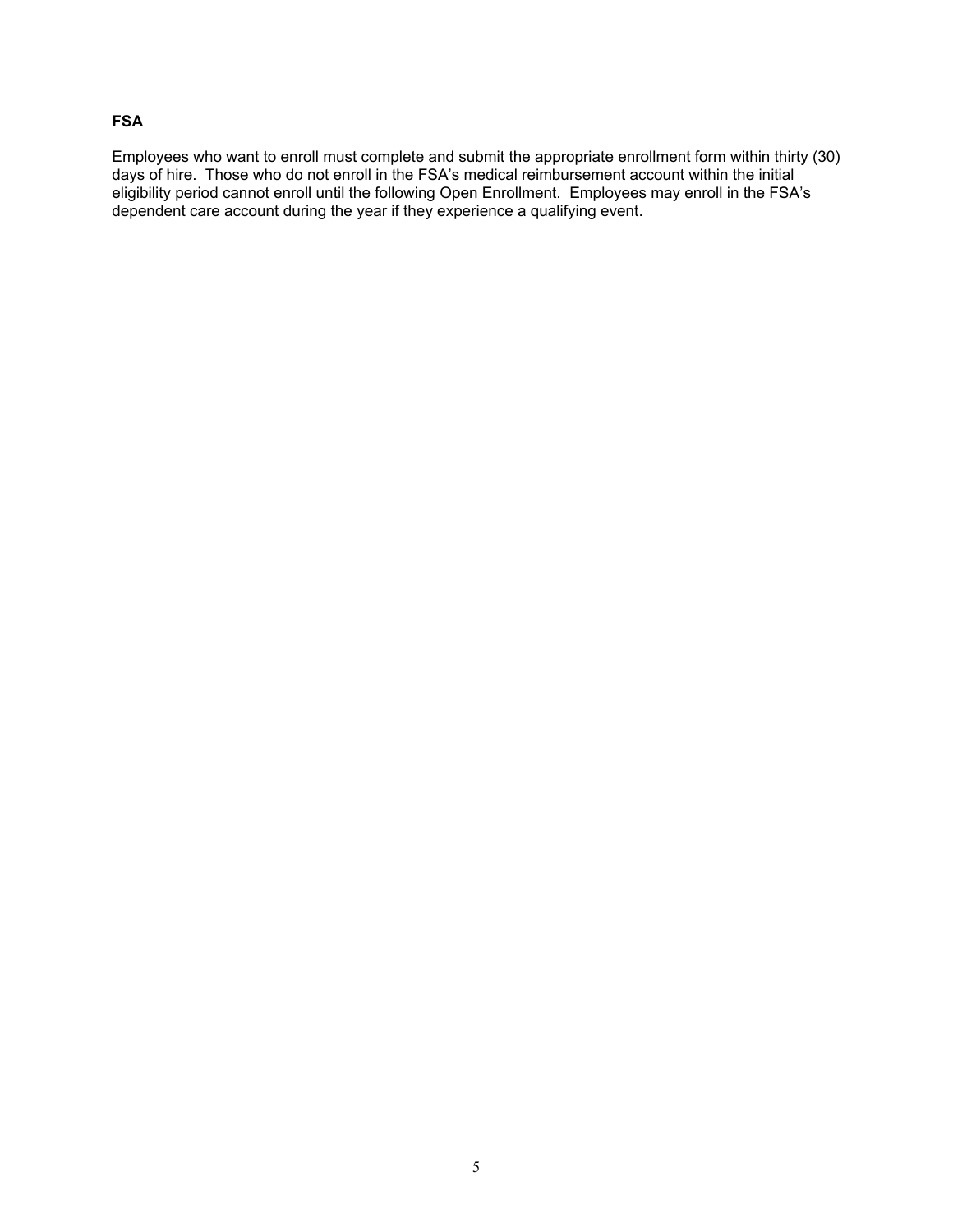## **WHEN AN EMPLOYEE MAKES CHANGES**

Employees can change their current benefit elections for a variety of reasons. The rules for making those changes depend on the situation.

### **FORMS**

#### **Medical and Dental Coverages**

Employees must submit an enrollment application for medical/dental and pre- or post-tax withholding (Premium Only Plan) enrollment program. The agency is responsible for providing their employees with enrollment paperwork and instructions.

#### **EFFECTIVE DATES OF COVERAGE**

Effective dates of coverage are based on the date employees submit their enrollment forms.

### **CHANGING MEDICAL AND DENTAL BENEFIT ELECTIONS**

#### **Open Enrollment**

Annual open enrollment is the only time that employees may: (1) newly enroll or decline medical & dental coverage for themselves and/or dependents; (2) switch medical plans, (3) change their premiums from pre-tax to post-tax or vice versa, or (4) enroll in the Healthcare and/or Daycare FSA. Open enrollment is usually held the last week of April and first two weeks of May, with changes taking effect the following July 1. All employee elections must be submitted during the open enrollment period; forms submitted after the close of open enrollment cannot be accepted.

Each year OGI sends all agencies instructions in advance of the upcoming annual open enrollment. We include such details as the exact dates of the open enrollment period and employee deadlines for submitting election forms. We also post information for employees about available benefit options, upcoming changes, and how to enroll for the benefits of their choice on the Group Insurance website. **It is the responsibility of the individual district Human Resource/Payroll offices to provide the necessary Open Enrollment information/materials to their employees.** 

#### **Enrolling Newly Acquired Dependents**

Employees have sixty (60) days to enroll new family members acquired through marriage, birth, or adoption. Coverage for a new spouse or stepchildren will begin the first of the month following the date of marriage. Newborns and newborn adoptive children have coverage on their date of birth; adoptive children older than sixty (60) days will have coverage effective on their date of placement with the employee.

#### **Late Enrollees**

All enrollment changes are limited to the Open Enrollment timeframe without a qualifying life event. Qualifying live events include marriage, divorce, birth, adoption, loss of other coverage, etc.

Dental coverage is required for employees who are enrolled in the medical plan; employees may elect dental coverage for their dependents being enrolled in a medical plan.

#### **Declining Dependent Dental Coverage**

Once dependent dental coverage has been declined, it can only be added during Open Enrollment without a qualifying event.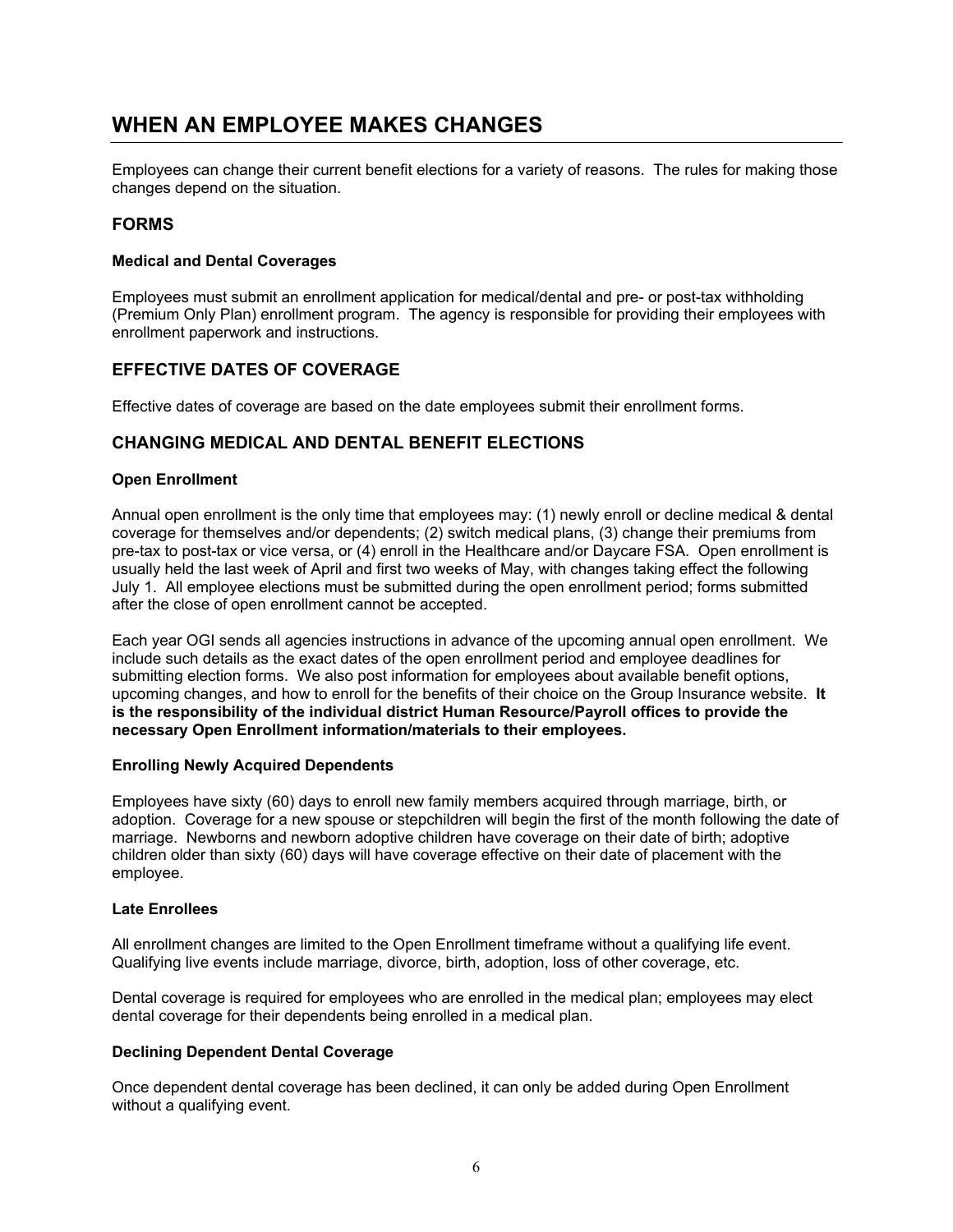## **CHANGING FSA ELECTIONS**

Employees may only change elections mid-year in the event of a qualifying family status change. No other mid-year changes are allowed by the IRS. To change contributions, the employee submits a revised FSA Election form indicating the new contribution amount. Employees may increase, decrease, or initiate dependent care elections, but may only increase existing medical reimbursement account elections. All changes must be submitted within thirty-one (31) days of the qualifying event.

OGI must review and approve any mid-year changes in FSA contributions.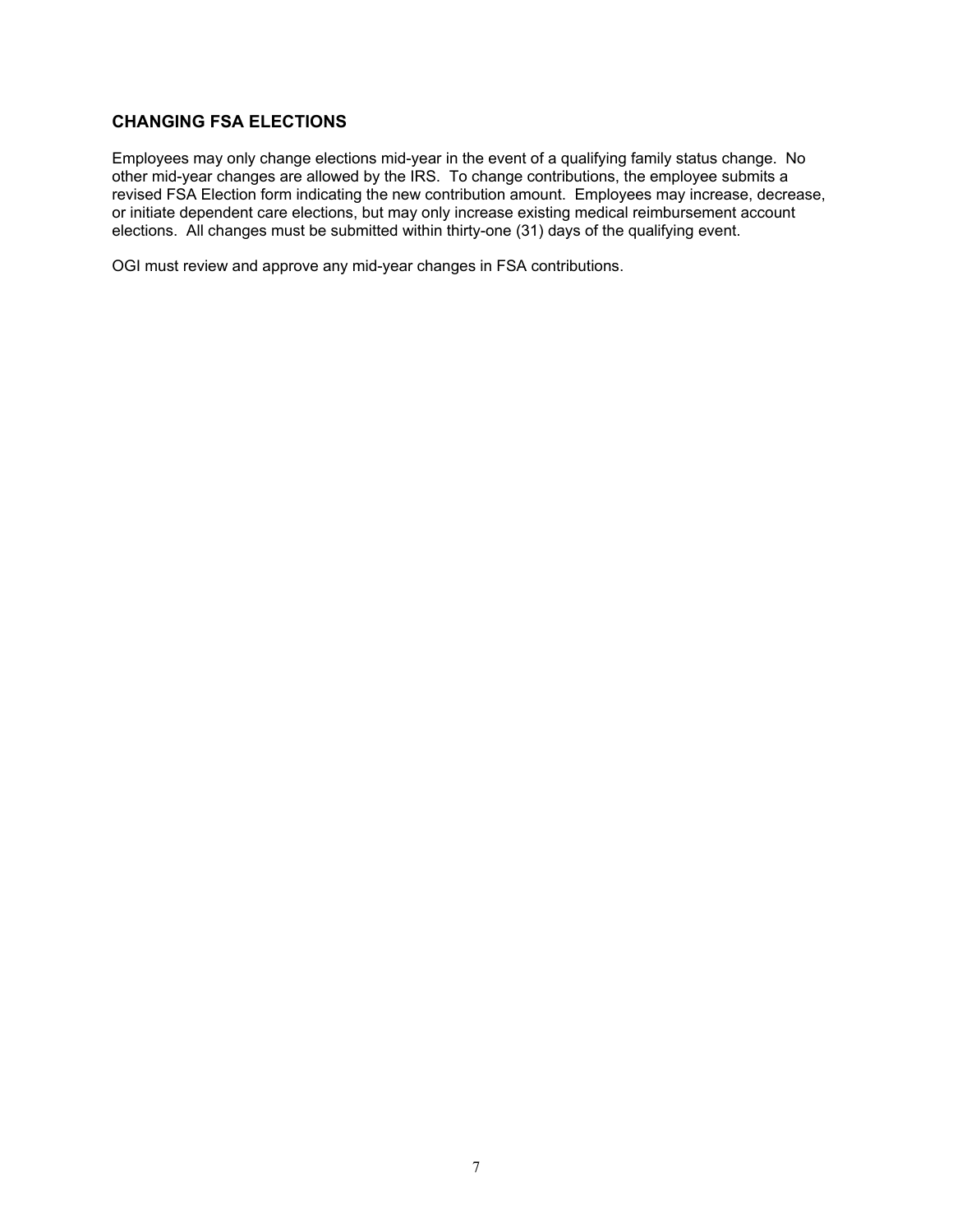# **WHEN AN EMPLOYEE GOES ON LEAVE**

Employees who go on authorized leaves of absence may continue group insurance coverages for a period of time. The rules differ depending on the kind of leave. You may need assistance from OGI to determine eligibility for an employee to self-pay.

## **LEAVE WITHOUT PAY (LWOP)**

The plan contracts allow for employees to continue coverage for a period of time when they are on Leave Without Pay. To continue coverage, employees must self-pay the total monthly premium, including the state contribution, for each continued plan. If an agency has an employee in this situation, they should call OGI for specific instructions and guidance.

Employees self-pay by sending their HR office monthly checks or money orders made payable to the Office of Group Insurance. Cash payments are not accepted. You in turn will need to complete the appropriate Self-Pay Reporting Form and send it to our office along with all self-pay checks attached, no later than the fifth  $(5<sup>th</sup>)$  of the month for which the payment applies.

After reaching the maximum LWOP self-pay period, employees may continue medical and/or dental for a period of time under COBRA.

## **FAMILY AND MEDICAL LEAVE ACT (FMLA)**

While on approved FMLA leave, employees may continue medical and dental coverages.

To continue coverage, employees must pay their share of the monthly premiums and your agency must continue to pay all employer premiums. Employees who continue to receive paychecks while on FMLA pay their share of the premiums through payroll deductions. Employees who are not receiving paychecks while on FMLA must self-pay their share of premiums by sending monthly checks or money orders to their agency HR, made payable to the Office of Group Insurance. Cash payments are not accepted. Agency HR in turn will need to complete the appropriate Self-Pay Reporting Form and send it to OGI along with all self-pay checks attached, no later than the fifth  $(5<sup>th</sup>)$  of the month for which the payment applies.

After reaching the maximum FMLA self-pay period, employees may continue medical and/or dental for a period of time under COBRA.

### **Medical and Dental Coverages**

While employees are on active status, they continue to have their share of monthly premiums payroll deducted, and your agency will pay the employer's share as usual.

If an employee ends up in a situation where they are still actively employed but not receiving a paycheck, you will need to complete the appropriate Self-Pay Reporting Form and send it to our office along with all self-pay checks attached, no later than the fifth  $(5<sup>th</sup>)$  of the month for which the payment applies.

When eligibility for active employee coverages ends, Blue Cross provides the individual with information regarding options for continuing coverage under COBRA provisions.

### **Flexible Spending Accounts (FSA)**

If an employee is on leave AND not receiving a paycheck, the HR office should communicate with OGI whether the employee wants to pause their FSA contributions for a period of time, thus reducing their overall annual election, or if they want to make up the contributions when they return to work.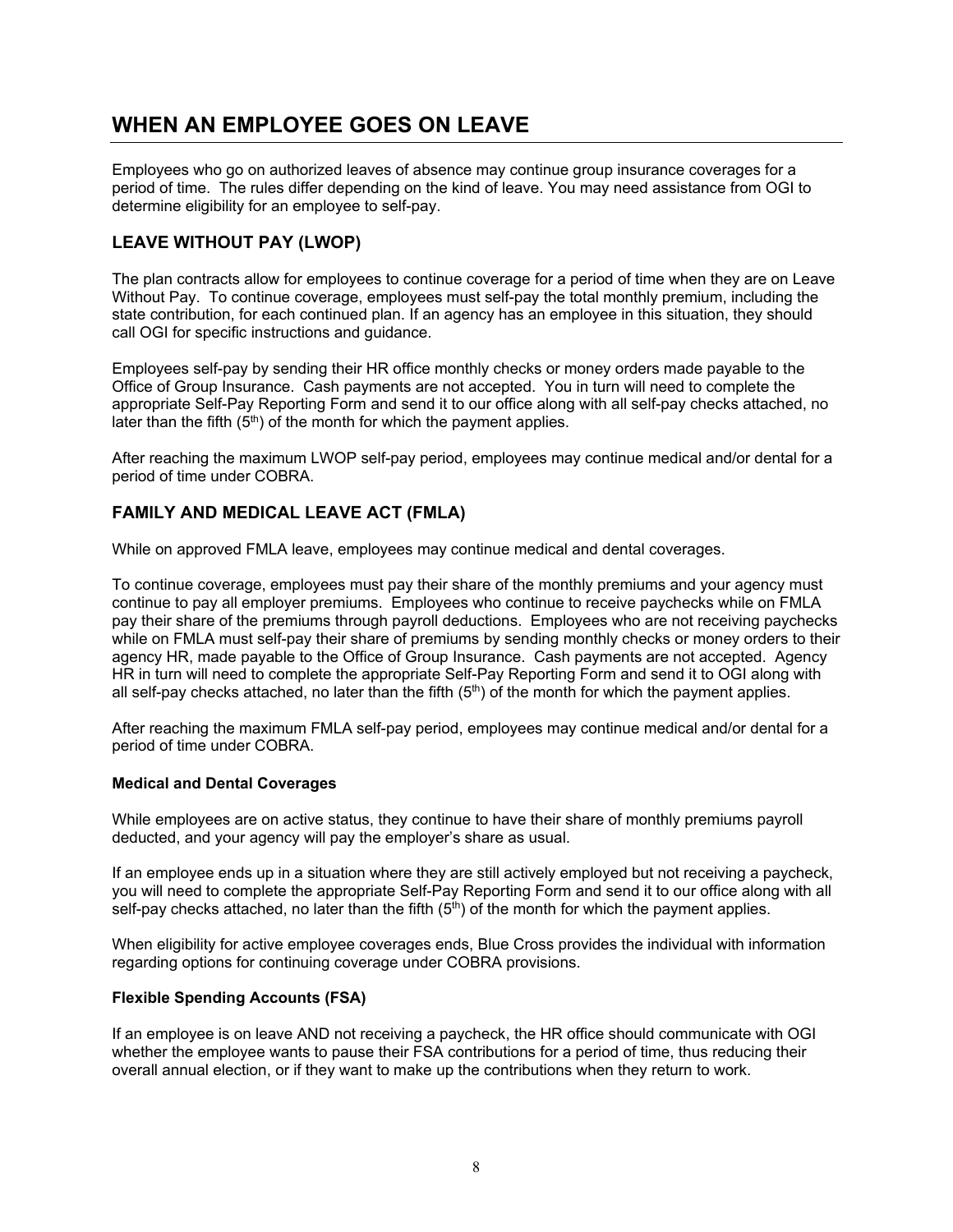## **WHEN AN EMPLOYEE RETURNS FROM LEAVE**

If employees continue their group insurance coverages while on leave of absence, those coverages will resume when they return to work **but re-enrollment may be required**. If coverage lapsed during the leave, employees may have the option to resume participation when they return. The rules for resuming coverage differ depending on the kind of leave.

## **RESUMING COVERAGE AFTER LEAVE**

#### **Medical and Dental Coverages**

To resume coverage, returning employees can re-enroll themselves and eligible family members in the same plans in which they were enrolled before they went on leave. Please contact OGI for re-enrollment instructions specific to employees returning from military leave.

Employer-paid coverage is effective the first  $(1<sup>st</sup>)$  of the month following the date the new enrollment form is submitted (or immediately when returning from military leave, provided the new enrollment form is completed within thirty [30] days).

For employees returning from military leave, participation will resume at the same status in which they left. This means, for example, if the employee returns within the same plan year as the leave began, any amounts he or she paid for covered expenses before the leave will still count toward satisfying that year's medical or dental plan deductibles or out-of-pocket maximums or dental waiting periods.

For employees who previously declined dependent dental coverage, the declinations remain in effect when they return from leave.

#### **Flexible Spending Account Participation**

Employees who go on leave and subsequently return within the same plan year must resume participation in the FSA. You will need to ensure that payroll deductions are activated when employees return to active status, and if the employee has chosen to make up any missed contributions while on leave will need to be applied to future paychecks.

Typically, employees who go on leave and do not return to work until a different plan year cannot re-enroll in the FSA unless they were on military leave. Please contact OGI for re-enrollment instructions specific to employees returning from military leave.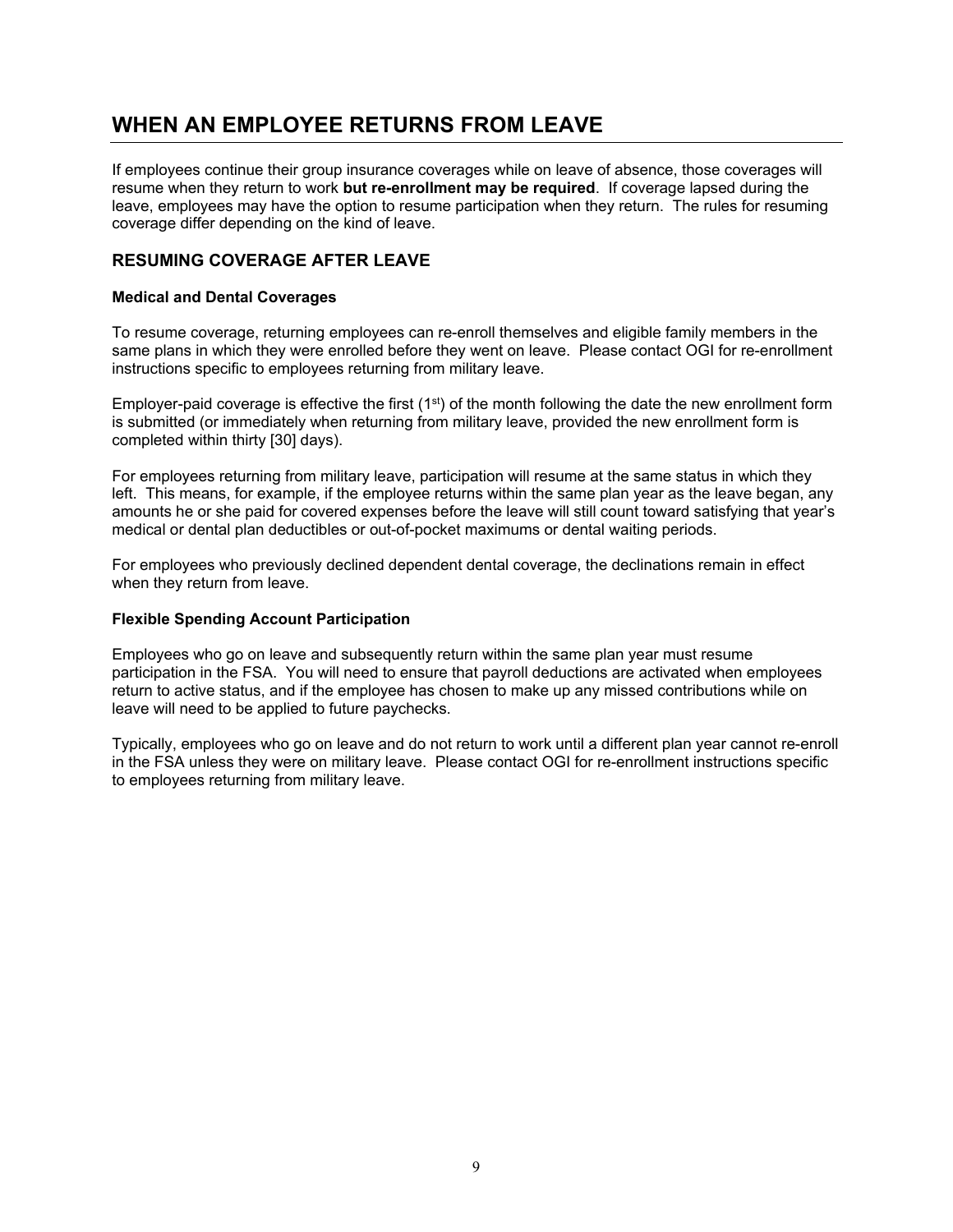## **WHEN AN EMPLOYEE TRANSFERS FROM ONE AGENCY TO ANOTHER**

## **MEDICAL, DENTAL AND PREMIUM ONLY PLAN ELECTIONS**

If an employee transfers from one entity that participates in the State's plan to another, please have them contact our office for instructions. For example, going from a school district to the Department of Education.

## **WHEN AN EMPLOYEE FILES A CLAIM FOR BENEFITS**

Employees handle their own medical, dental and FSA claims.

## **MEDICAL, VISION AND DENTAL CLAIMS**

In general, employees simply show their plan identification cards to providers at the time of services. The providers then bill the plans directly.

When employees are required to file claims (for example, if services are provided by a non-participating provider who will not bill insurance), they send their itemized receipts and claim forms (downloadable from the carriers' websites) directly to the applicable carrier.

## **FSA CLAIMS**

Employees who elect to participate in the FSA receive claim reimbursement information from the plan administrator, Navia Benefit Solutions. Employees may elect to use an Electronic Payment Card (debit card), submit claims electronically, in their smartphone, or via hardcopy.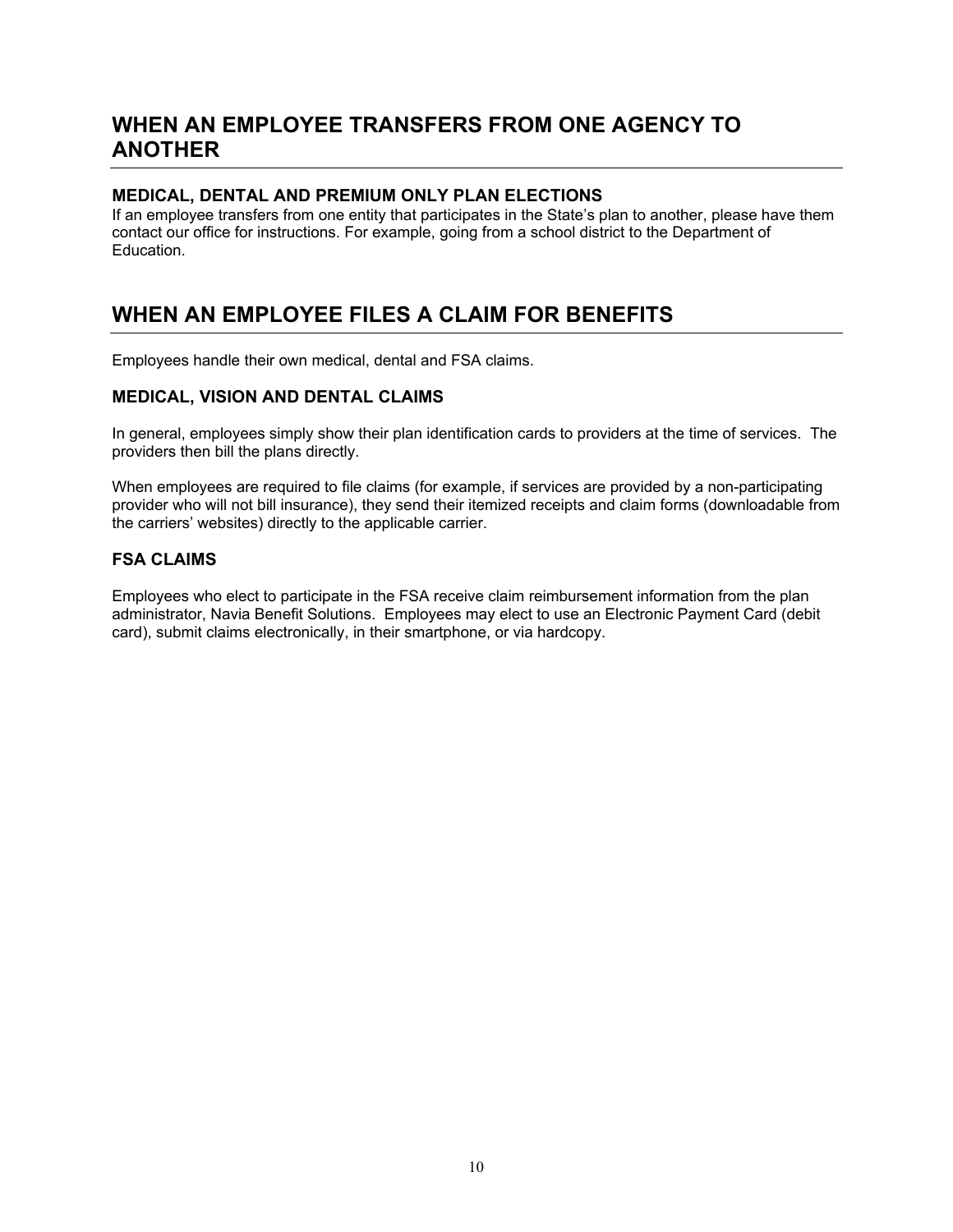# **WHEN AN INDIVIDUAL LOSES ELIGIBILITY FOR GROUP COVERAGE**

## **LOSS OF ELIGIBILITY**

Employees lose eligibility when they no longer meet the plans' definition of an eligible employee or stop paying premiums. This may happen, for example, because they terminate employment, or they may become temporarily ineligible due to a reduction in hours. Family members lose eligibility when they cease to meet the plans' definition of an eligible dependent.

## **WHEN COVERAGE ENDS**

For employees whose active status ends before the fifteenth  $(15<sup>th</sup>)$  of a month, coverage will continue through the end of that month.

For employees whose active status ends on or after the fifteenth (15th) of a month, coverage extends through the end of the following month.

For enrolled dependents, coverage ends when the employee's coverage ends or at the end of the month in which he/she ceases to meet the definition of an eligible dependent, whichever occurs first.

## **CONTINUING COVERAGE AFTER LOSS OF ELIGIBILITY**

After active employee coverage ends, employees have options for continuing most coverages on an individual basis for a period of time. Eligible retirees may also purchase retiree group medical coverage for themselves and their dependents; there is no retiree group dental plan.

### **Active Employee Medical, Dental and FSA Coverages**

After eligibility for group coverage ends, employees may be able to purchase continued medical and/or dental coverages for a period of time under COBRA. Employees may be eligible to continue their FSA medical reimbursement account on a post-tax contribution COBRA basis if their account balance exceeds their contributions when their employment ends. Please refer employees with COBRA questions to our office.